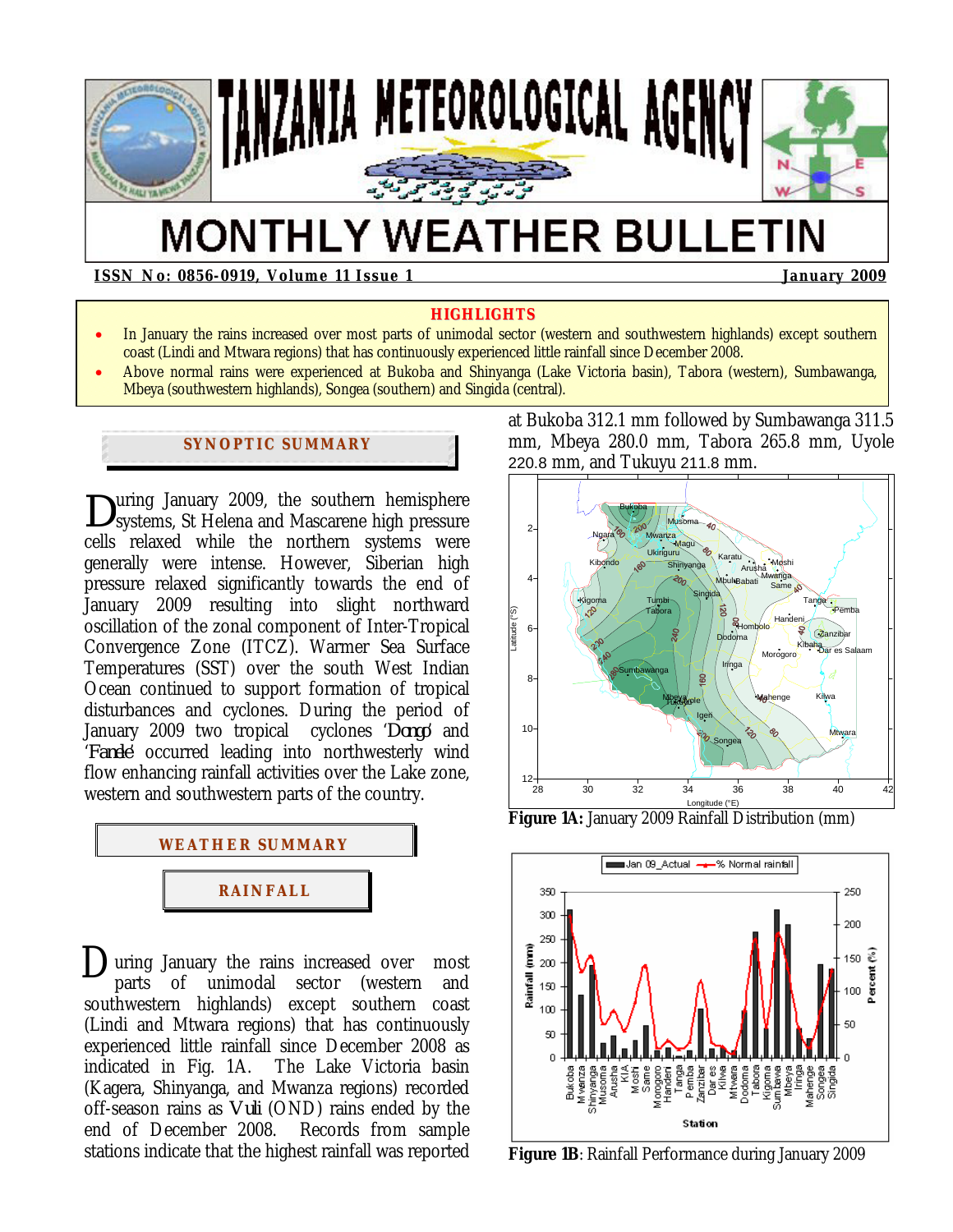#### **Volume 11, Issue 1 January 2009**

During January Fig 1B, indicates that rainfall performance was below normal (<75% normal) over most stations. Above normal  $(>125\%$  normal) rains were experienced at Bukoba and Shinyanga (Lake Victoria basin), Tabora (western), Sumbawanga, Mbeya (southwestern highlands), Songea (southern) and Singida (central).

# **MEAN AIR TEMPERATURE**

 $W$ arm temperatures were experienced over much<br>of the country during the month indicating of the country during the month indicating persistence of the warm season. The mean maximum temperature ranged between just above 33 ºC and below 25 ºC as indicated in Figure 2A. The highest mean maximum temperature recorded during the month was about 34.5 °C at KIA with an absolute highest maximum of about 34.8 °C during the second dekad of the month. The lowest mean maximum temperature was about 21.0 °C over Igeri (southern Iringa) in the southwestern highlands. The mean minimum air temperature ranged from just below 14 ºC to slightly above 26 ºC.



**Figure 2A**: January 2009 Mean Maximum Temperature (°C)

The lowest value of the mean minimum temperature of about 11.6 °C was recorded at Igeri, while the highest values of about 25°C were observed over the coastal belt as shown (Kilwa, Dar es Salaam and Mtwara stations) as shown in Fig. 2B.

An absolute minimum temperature of about 10.8 °C was also recorded at Igeri during the third dekad of the month.



**Figure 2B:** January 2009 Mean Minimum Temperature  $(^{\circ}C)$ 

#### **MEAN SUNSHINE HOURS**

unshine duration across the country during Sunshine duration across the country during<br>January indicates that the mean bright sunshine hours ranged from about 5 hrs/day over southwestern highlands to more than 10 hrs/day over eastern sector and central areas of the country as shown in Fig 3.



Long bright sunshine hours  $(> 10$  hrs/day) occurred over parts of central regions, northeastern highlands,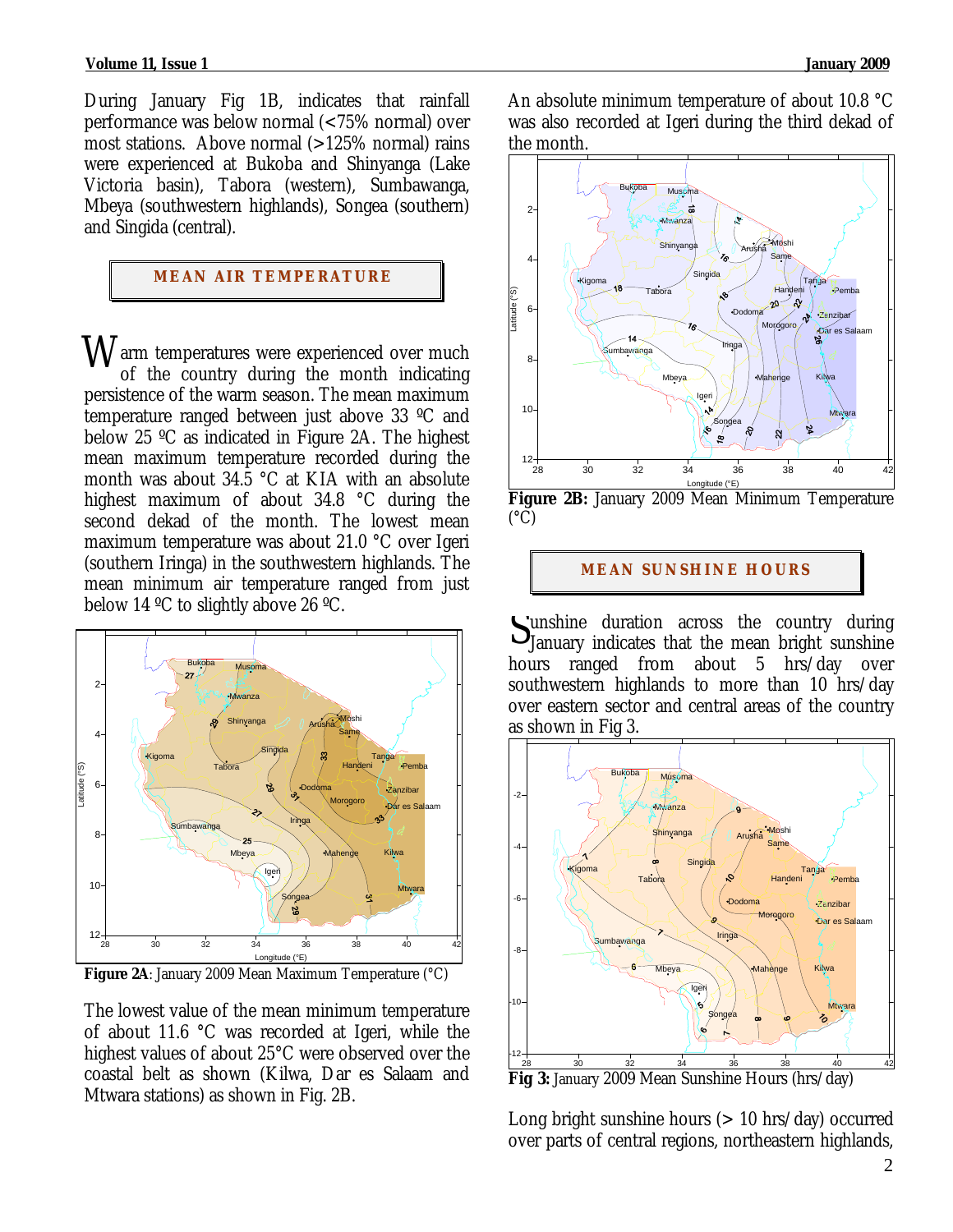and coastal belt including islands of Zanzibar and Pemba. Cloudy conditions shortened bright sunshine durations ( $< 5$  hrs/day) over southwestern highlands as depicted in Figure 3.

# **MEAN WI ND SPEED**

uring the period mean wind speeds across the During the period mean wind speeds across the country ranged between about 2 to 16 km/hr as indicated in Fig 4. Some parts of northeastern highlands experienced windy conditions that exceeded 16 km/hr. Slight wind conditions and low wind speeds of below 4 km/hr were recorded over Mara, Singida, and Shinyanga (east) regions as shown in Fig 4. Dryness and Windy conditions experienced over northeastern highlands increased occurrences of higher evaporation rates*.*



# **SATELLITE I NFORMATION**

ean vegetation condition during the month of **M**ean vegetation condition during the month of January is indicated in Figure 5 in a NOAA satellite imagery, depicting the Normalized Difference Vegetation Index (NDVI). Some areas over northeastern highlands (Arusha, Kilimanjaro, and Manyara regions) were indicating poor vegetation condition depicted by low to very low vegetation indices. However, vegetation greenness over much of the country has increased due to soil moisture improvement as a result of the ongoing

seasonal rains. Thus, pasture supply for livestock and wildlife in the country is likely to improve.



**Fig 5:** Vegetation condition for the period of 11-20<sup>th</sup> January, 2009

**AGROMETEOROLOGICAL SUMMARY**

**Nuring the month of January soil moisture supply** During the month of January soil moisture supply<br>improved significantly over much of the unimodal areas except for parts of southern coast (Lindi and Mtwara regions) where insufficient soil moisture and high temperature conditions were observed to continue depriving crops mostly of badly needed soil moisture.

Maize at advanced vegetative stage and beans at between vegetative and pod filling stages were observed over parts of southwestern highlands specifically Mbeya, Rukwa and Iringa regions and the state of the crops was between poor to moderate. Over the remaining parts of the unimodal sector central (Dodoma, and Tabora (east), southern (Tunduru district in Ruvuma region) and southern coast (Lindi and Mtwara regions) crops were in very poor to moderate state although paddy crop was doing well over several areas generally at transplanting to vegetative stage. Crops were generally wilting in some of these areas as a result of severe soil moisture deficit during the period. Thus, farmers were advised to switch to short term and drought tolerant varieties like millet, peas and root crops including cassava and sweet potatoes.